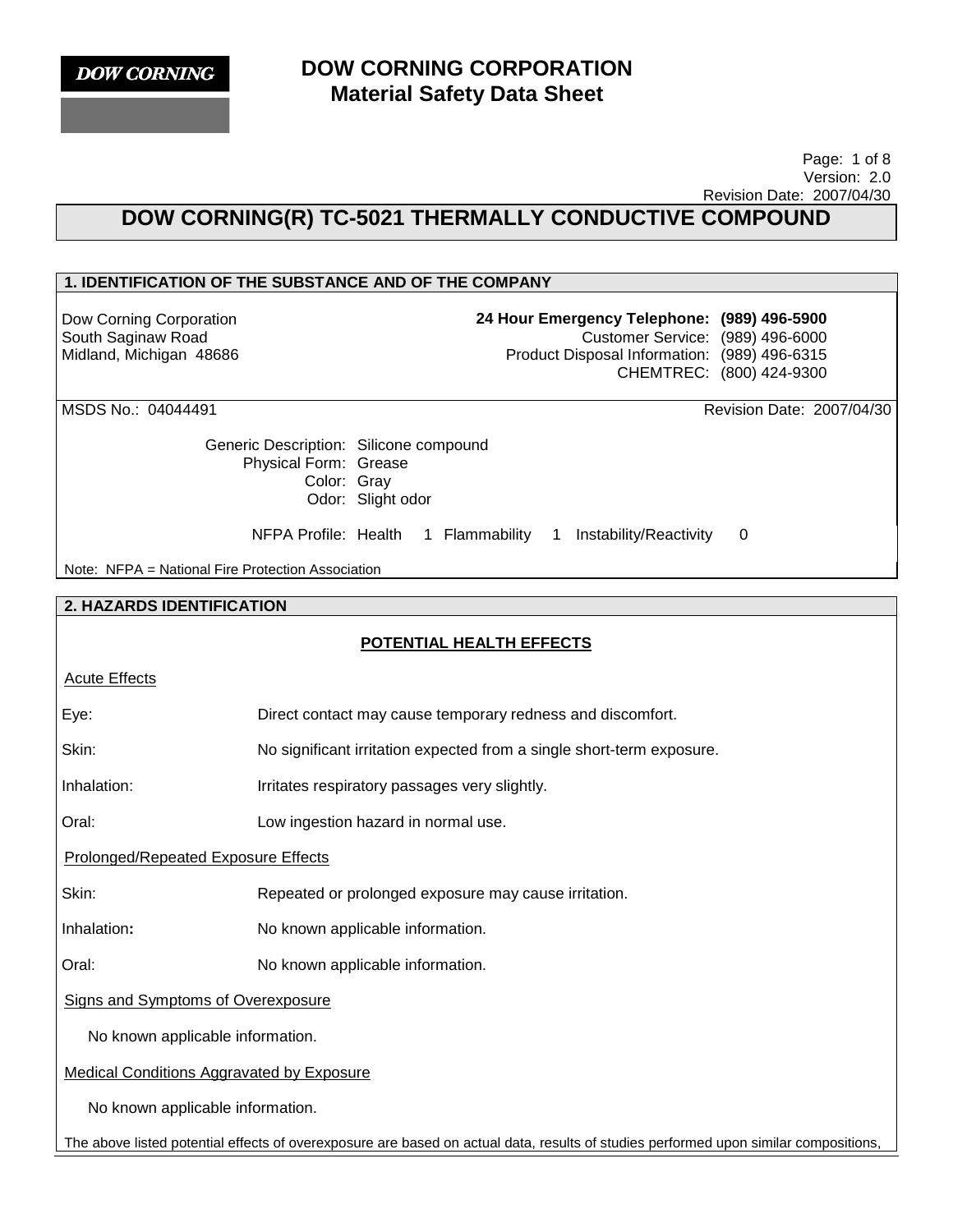

#### Page: 2 of 8 Version: 2.0 Revision Date: 2007/04/30

# **DOW CORNING(R) TC-5021 THERMALLY CONDUCTIVE COMPOUND**

component data and/or expert review of the product. Please refer to Section 11 for the detailed toxicology information.

## **3. COMPOSITION/INFORMATION ON INGREDIENTS**

CAS Number Wt% Component Name

134971-32-7 3.0 - 7.0 Dimethyl, Methyldecyl Siloxane

The above components are hazardous as defined in 29 CFR 1910.1200.

| <b>4. FIRST AID MEASURES</b> |                                                                                                                                                                 |  |
|------------------------------|-----------------------------------------------------------------------------------------------------------------------------------------------------------------|--|
| Eye:                         | Immediately flush with water.                                                                                                                                   |  |
| Skin:                        | Remove from skin and wash thoroughly with soap and water or waterless cleanser. Get<br>medical attention if irritation or other ill effects develop or persist. |  |
| Inhalation:                  | No first aid should be needed.                                                                                                                                  |  |
| Oral:                        | No first aid should be needed.                                                                                                                                  |  |
| Notes to Physician:          | Treat according to person's condition and specifics of exposure.                                                                                                |  |

| <b>5. FIRE FIGHTING MEASURES</b> |                                                                                                                                                                                                                                                                               |  |
|----------------------------------|-------------------------------------------------------------------------------------------------------------------------------------------------------------------------------------------------------------------------------------------------------------------------------|--|
| Flash Point:                     | Not applicable.                                                                                                                                                                                                                                                               |  |
| Autoignition Temperature:        | Not determined.                                                                                                                                                                                                                                                               |  |
| Flammability Limits in Air:      | Not determined.                                                                                                                                                                                                                                                               |  |
| Extinguishing Media:             | On large fires use dry chemical, foam or water spray. On small fires use carbon dioxide<br>(CO2), dry chemical or water spray. Water can be used to cool fire exposed containers.                                                                                             |  |
| Fire Fighting Measures:          | Self-contained breathing apparatus and protective clothing should be worn in fighting large<br>fires involving chemicals. Use water spray to keep fire exposed containers cool. Determine<br>the need to evacuate or isolate the area according to your local emergency plan. |  |
| Unusual Fire Hazards:            | None.                                                                                                                                                                                                                                                                         |  |

## **6. ACCIDENTAL RELEASE MEASURES**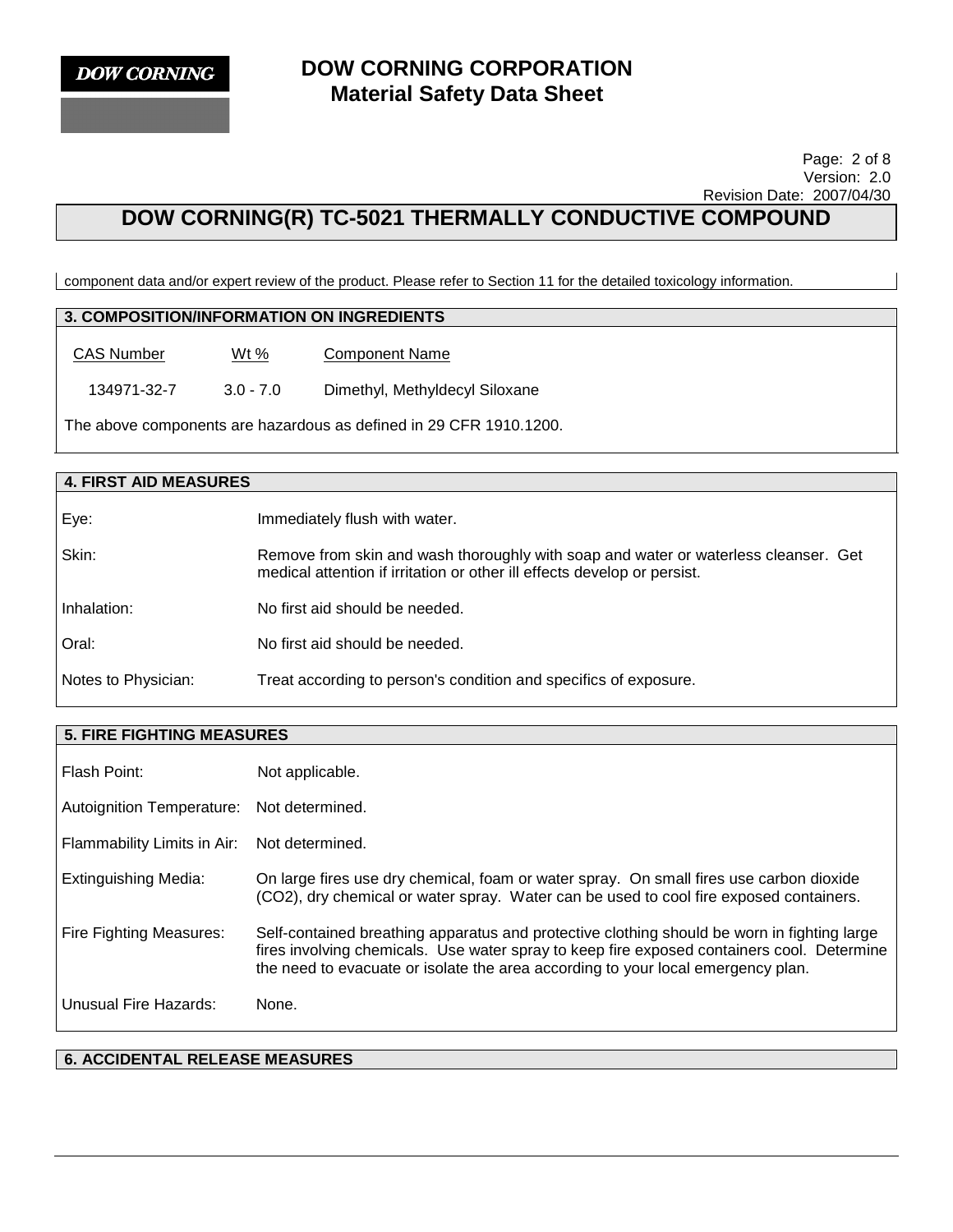**DOW CORNING** 

## **DOW CORNING CORPORATION Material Safety Data Sheet**

 Page: 3 of 8 Version: 2.0 Revision Date: 2007/04/30

# **DOW CORNING(R) TC-5021 THERMALLY CONDUCTIVE COMPOUND**

Containment/Clean up: Observe all personal protection equipment recommendations described in Sections 5 and 8. Wipe up or scrape up and contain for salvage or disposal. Materials in contact with water, moisture, acids or bases have the potential to generate hydrogen gas. Recovered material should be stored in a vented container. Clean area as appropriate since spilled materials, even in small quantities, may present a slip hazard. Final cleaning may require use of steam, solvents or detergents. Dispose of saturated absorbant or cleaning materials appropriately, since spontaneous heating may occur. Local, state and federal laws and regulations may apply to releases and disposal of this material, as well as those materials and items employed in the cleanup of releases. You will need to determine which federal, state and local laws and regulations are applicable. Sections 13 and 15 of this MSDS provide information regarding certain federal and state requirements.

Note: See section 8 for Personal Protective Equipment for Spills. Call (989) 496-5900, if additional information is required.

## **7. HANDLING AND STORAGE**

Use with adequate ventilation. Avoid eye contact. Avoid breathing vapor. Keep container closed.

Product may evolve minute quantities of flammable hydrogen gas which can accumulate. Adequately ventilate to maintain vapors well below flammability limits and exposure guidelines. Do not repackage. Do not store in glass containers which may shatter due to pressure build up. Clogged container vents may increase pressure build up. Keep container closed and store away from water or moisture.

## **8. EXPOSURE CONTROLS / PERSONAL PROTECTION**

#### **Component Exposure Limits**

There are no components with workplace exposure limits.

#### **Engineering Controls**

Local Ventilation: Recommended. General Ventilation: Recommended.

## **Personal Protective Equipment for Routine Handling**

| Eyes:            | Use proper protection - safety glasses as a minimum. |
|------------------|------------------------------------------------------|
| Skin:            | Washing at mealtime and end of shift is adequate.    |
| Suitable Gloves: | Butyl Rubber. Neoprene Rubber(R). Nitrile Rubber.    |
| Inhalation:      | No respiratory protection should be needed.          |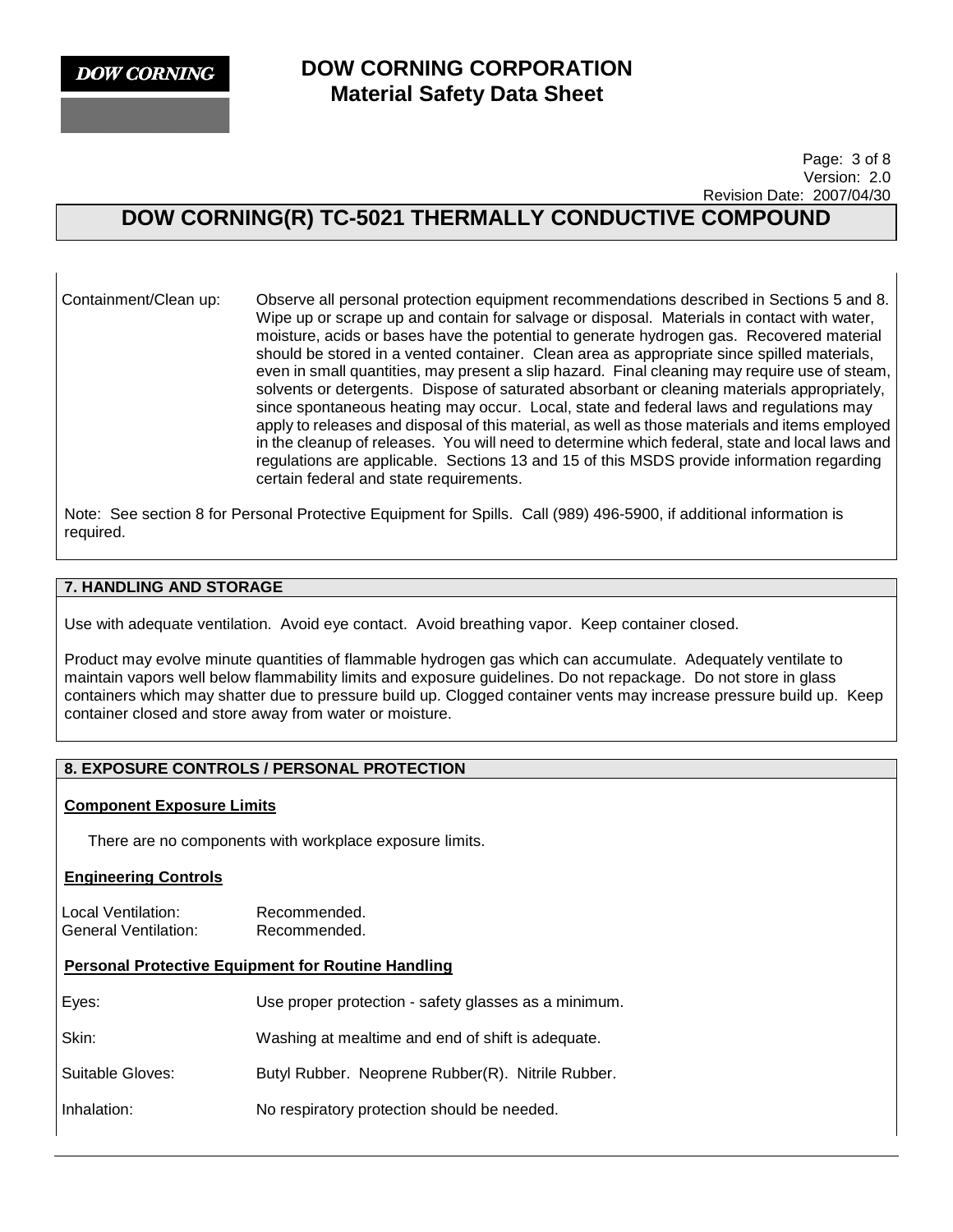

Respirator:

## **DOW CORNING CORPORATION Material Safety Data Sheet**

#### Page: 4 of 8 Version: 2.0 Revision Date: 2007/04/30

# **DOW CORNING(R) TC-5021 THERMALLY CONDUCTIVE COMPOUND**

Suitable Respirator: None should be needed.

#### **Personal Protective Equipment for Spills**

Eyes: Use full face respirator.

Skin: Washing at mealtime and end of shift is adequate.

Inhalation/Suitable No respiratory protection should be needed.

Precautionary Measures: Avoid eye contact. Avoid breathing vapor. Keep container closed. Use reasonable care.

Note: These precautions are for room temperature handling. Use at elevated temperature or aerosol/spray applications may require added precautions.

## **9. PHYSICAL AND CHEMICAL PROPERTIES**

| Physical Form: Grease       |                            |
|-----------------------------|----------------------------|
| Color: Gray                 |                            |
| Odor:                       | Slight odor                |
| Specific Gravity @ 25°C:    | 3.4                        |
|                             | Viscosity: Not determined. |
| Freezing/Melting Point:     | Not determined.            |
| Boiling Point:              | Not determined.            |
| Vapor Pressure @ 25°C:      | Not determined.            |
| Vapor Density:              | Not determined.            |
| Solubility in Water:        | Not determined.            |
| pH:                         | Not determined.            |
| <b>Volatile Content:</b>    | Not determined.            |
| Flash Point:                | Not applicable.            |
| Autoignition Temperature:   | Not determined.            |
| Flammability Limits in Air: | Not determined.            |

Note: The above information is not intended for use in preparing product specifications. Contact Dow Corning before writing specifications.

| <b>10. STABILITY AND REACTIVITY</b>     |                                          |  |
|-----------------------------------------|------------------------------------------|--|
| <b>Chemical Stability:</b>              | Stable.                                  |  |
| <b>Hazardous</b><br>Polymerization:     | Hazardous polymerization will not occur. |  |
| Conditions to Avoid:                    | None.                                    |  |
| Materials to Avoid:                     | Oxidizing material can cause a reaction. |  |
| <b>Hazardous Decomposition Products</b> |                                          |  |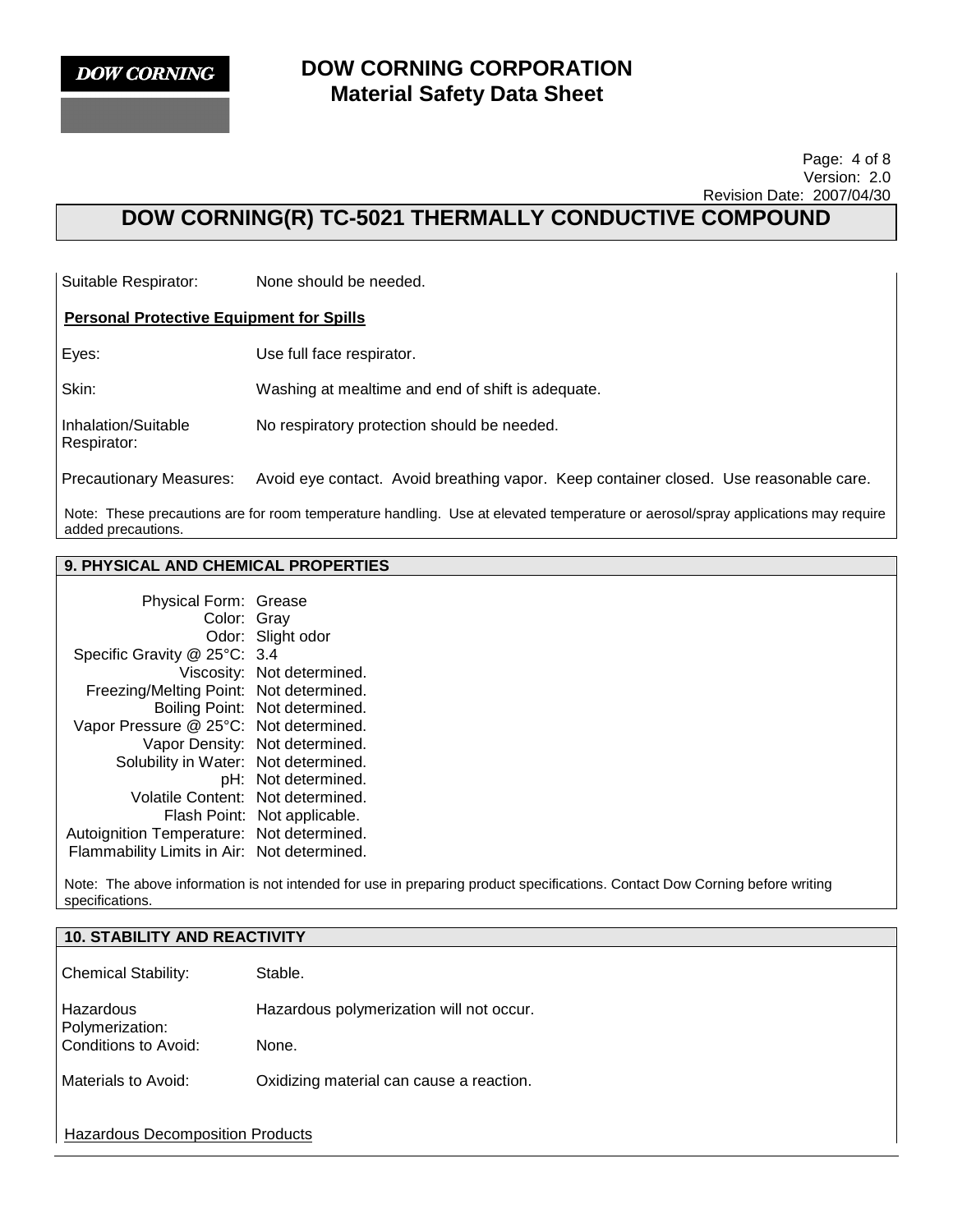**DOW CORNING** 

## **DOW CORNING CORPORATION Material Safety Data Sheet**

 Page: 5 of 8 Version: 2.0 Revision Date: 2007/04/30

# **DOW CORNING(R) TC-5021 THERMALLY CONDUCTIVE COMPOUND**

Thermal breakdown of this product during fire or very high heat conditions may evolve the following decomposition products: Carbon oxides and traces of incompletely burned carbon compounds. Silicon dioxide. Formaldehyde. Hydrogen. Metal oxides.

## **11. TOXICOLOGICAL INFORMATION**

#### **Component Toxicology Information**

Inhalation of fumes may result in metal fume fever, a flu-like illness with symptoms of metallic taste, fever and chills, aches, chest tightness, and cough.

This material contains zinc oxide. Zinc oxide produced adverse developmental effects when fed to rats at 200 mg/kg/day for 21 days prior to mating and throughout pregnancy. However, no adverse effects were observed at a dose of 100 mg/kg/day for the same duration.

#### **Special Hazard Information on Components**

No known applicable information.

#### **12. ECOLOGICAL INFORMATION**

### **Environmental Fate and Distribution**

Complete information is not yet available.

#### **Environmental Effects**

Complete information is not yet available.

#### **Fate and Effects in Waste Water Treatment Plants**

Complete information is not yet available.

| <b>Ecotoxicity Classification Criteria</b> |  |
|--------------------------------------------|--|
|                                            |  |

| Hazard Parameters (LC50 or EC50)                                                                                                                                                                                                | High       | Medium                 | <b>Low</b> |
|---------------------------------------------------------------------------------------------------------------------------------------------------------------------------------------------------------------------------------|------------|------------------------|------------|
| Acute Aquatic Toxicity (mg/L)                                                                                                                                                                                                   | <=′        | $>1$ and $\leq=100$    | >100       |
| <b>Acute Terrestrial Toxicity</b>                                                                                                                                                                                               | $\leq$ 100 | $>100$ and $\leq$ 2000 | >2000      |
| $\tau$ . The state of the contract of the contract of the contract of the contract of the contract of the contract of the contract of the contract of the contract of the contract of the contract of the contract of the contr |            |                        |            |

This table is adapted from "Environmental Toxicology and Risk Assessment", ASTM STP 1179, p.34, 1993.

This table can be used to classify the ecotoxicity of this product when ecotoxicity data is listed above. Please read the other information presented in the section concerning the overall ecological safety of this material.

## **13. DISPOSAL CONSIDERATIONS**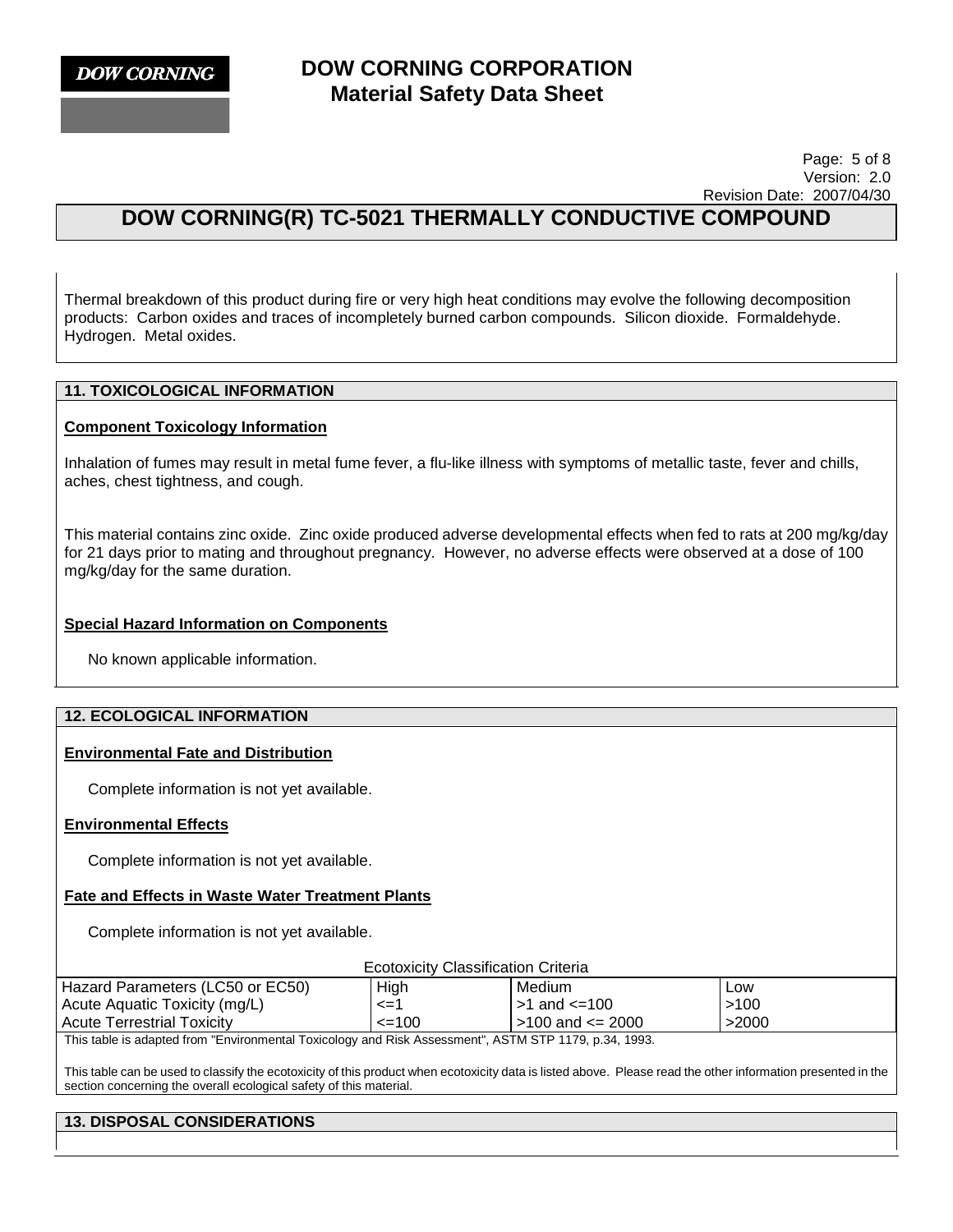

#### Page: 6 of 8 Version: 2.0 Revision Date: 2007/04/30

# **DOW CORNING(R) TC-5021 THERMALLY CONDUCTIVE COMPOUND**

## **RCRA Hazard Class (40 CFR 261)**

When a decision is made to discard this material, as received, is it classified as a hazardous waste? Yes

Characteristic Waste: Reactive: D003

State or local laws may impose additional regulatory requirements regarding disposal.Call (989) 496-6315, if additional information is required.

### **14. TRANSPORT INFORMATION**

## **DOT Road Shipment Information (49 CFR 172.101)**

Not subject to DOT.

## **Ocean Shipment (IMDG)**

Not subject to IMDG code.

## **Air Shipment (IATA)**

Not subject to IATA regulations.

Call Dow Corning Transportation, (989) 496-8577, if additional information is required.

## **15. REGULATORY INFORMATION**

Contents of this MSDS comply with the OSHA Hazard Communication Standard 29 CFR 1910.1200.

TSCA Status: All chemical substances in this material are included on or exempted from listing on the TSCA Inventory of Chemical Substances.

> The United States Environmental Protection Agency (USEPA) has established a Significant New Use Rule (SNUR) for the proprietary metal oxide in this product at 40 CFR 721.10044. For further assistance, contact the Regulatory Compliance Department of Dow Corning Corporation.

## **EPA SARA Title III Chemical Listings**

**Section 302 Extremely Hazardous Substances (40 CFR 355):**  None.

**Section 304 CERCLA Hazardous Substances (40 CFR 302):**  None.

**Section 311/312 Hazard Class (40 CFR 370):**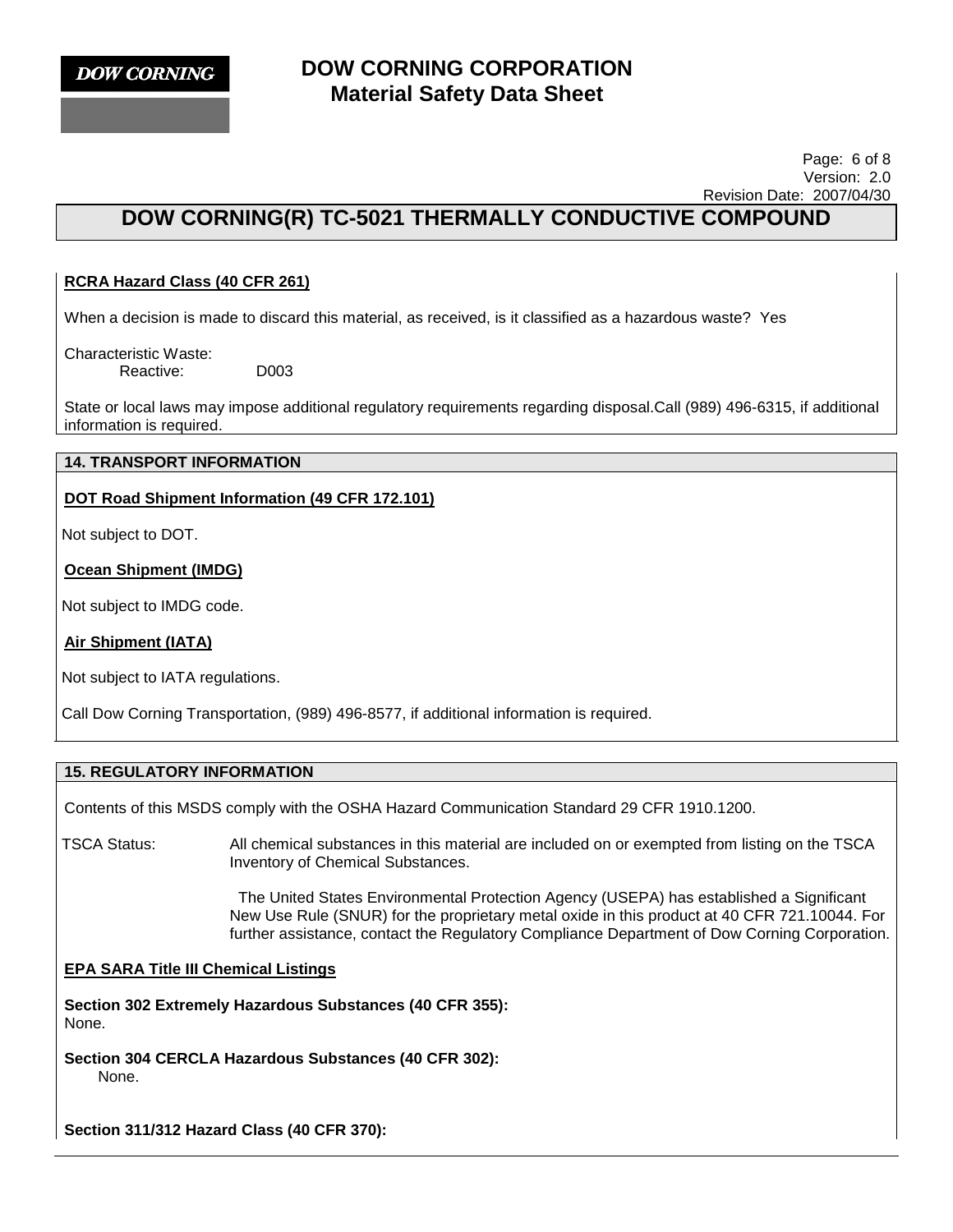

#### Page: 7 of 8 Version: 2.0 Revision Date: 2007/04/30

# **DOW CORNING(R) TC-5021 THERMALLY CONDUCTIVE COMPOUND**

Acute: No Chronic: No Fire: No Pressure: No Reactive: Yes

#### **Section 313 Toxic Chemicals (40 CFR 372):**

None present or none present in regulated quantities.

Note: Chemicals are listed under the 313 Toxic Chemicals section only if they meet or exceed a reporting threshold.

#### **Supplemental State Compliance Information**

#### **California**

Warning: This product contains the following chemical(s) listed by the State of California under the Safe Drinking Water and Toxic Enforcement Act of 1986 (Proposition 65) as being known to cause cancer, birth defects or other reproductive harm.

None known.

#### **Massachusetts**

No ingredient regulated by MA Right-to-Know Law present.

#### **New Jersey**

| <b>CAS Number</b>             | <u>Wt %</u>   | <b>Component Name</b>          |
|-------------------------------|---------------|--------------------------------|
| NJ TSRN<br>14962700-626<br>9Ρ | >60.0         | Metal oxide                    |
| NJ TSRN<br>14962700-653<br>0P | 15.0 - 40.0   | Treated oxide                  |
| 134971-32-7                   | $3.0 - 7.0$   | Dimethyl, Methyldecyl Siloxane |
| Pennsylvania                  |               |                                |
| CAS Number                    | Wt %          | Component Name                 |
| Trade Secret                  | >60.0         | Metal oxide                    |
| Trade Secret                  | $15.0 - 40.0$ | Treated oxide                  |

134971-32-7 3.0 - 7.0 Dimethyl, Methyldecyl Siloxane